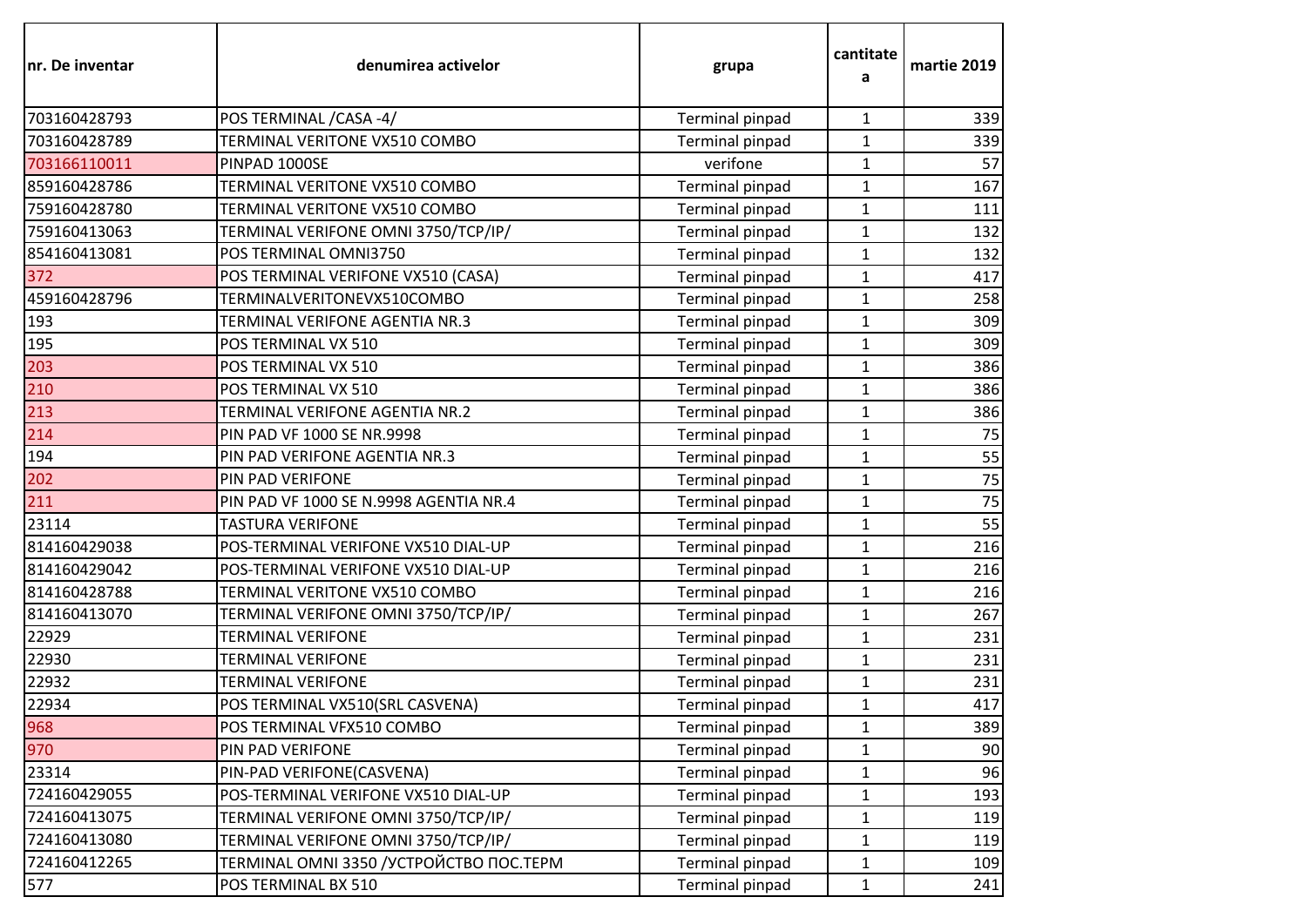| 536          | Pin pad verifone 1000SE                  | Terminal pinpad | 1            | 198     |
|--------------|------------------------------------------|-----------------|--------------|---------|
| 679          | POS TERMINAL VERIFONE VX 510             | verifone        | $\mathbf{1}$ | 290     |
| 681          | POS TERMINAL VERIFONE VX 510 Combo       | verifone        | $\mathbf{1}$ | 290     |
| 336          | PIN PAD VERIFONE P/U POST TERM(1661681)  | verifone        | $\mathbf{1}$ | 72      |
| 863160429051 | POS-TERMINAL VERIFONE VX510 DIAL-UP      | terminal        | $\mathbf{1}$ | 246     |
| 863160429052 | POS-TERMINAL VERIFONE VX510 DIAL-UP      | terminal        | $\mathbf{1}$ | 246     |
| 460160428782 | TERMINAL VERITONE VX510 COMBO            | terminal        | $\mathbf{1}$ | 409     |
| 460160413066 | TERMINAL VERIFONE OMNI 3750/TCP/IP/      | terminal        | $\mathbf{1}$ | 692     |
| 25150        | POS TERMINAL VERIFONE Vx510/VOEVOD23285/ | terminal        | $\mathbf{1}$ | 328     |
| 25139        | POS TERMINAL / PACIFIC/                  | terminal        | $\mathbf{1}$ | 328     |
| 619966       | PINPAD /16619966, Cocani termin. 28782/  | pinpad          | 1            | 115     |
| 619970       | PINPAD /16619970, Pacific, term. 13074/  | pinpad          | $\mathbf{1}$ | 115     |
| 23285        | PIN PAD VERIFONE 1000SE/VOEVOD term.2515 | pinpad          | $\mathbf{1}$ | 153     |
| 23304        | PIN PAD VERIFONE 1000SE/MEZON/166313066  | pinpad          | $\mathbf{1}$ | 153     |
| 715160428986 | POS-TERMINAL VERIFONE VX510 DIAL-UP      | Terminal pinpad | $\mathbf{1}$ | 304     |
| 715160428987 | POS-TERMINAL VERIFONE VX510 DIAL-UP      | Terminal pinpad | $\mathbf{1}$ | 304     |
| 715160429041 | POS-TERMINAL VERIFONE VX510 DIAL-UP      | Terminal pinpad | $\mathbf{1}$ | 304     |
| 715160429044 | POS-TERMINAL VERIFONE VX510 DIAL-UP      | Terminal pinpad | $\mathbf{1}$ | 304     |
| 715160429046 | POS-TERMINAL VERIFONE VX510 DIAL-UP      | Terminal pinpad | $\mathbf{1}$ | 304     |
| 715160429048 | POS-TERMINAL VERIFONE VX510 DIAL-UP      | Terminal pinpad | $\mathbf{1}$ | 304     |
| 1093         | POS TERMINAL VX 510(VALUTA)              | pos terminal    | $\mathbf{1}$ | 460     |
| 1094         | POS TERMINAL VF OMNI 3350                | pos terminal    | $\mathbf{1}$ | 460     |
| 1609         | PINPAD VF comrat                         | Terminal pinpad | $\mathbf{1}$ | 86      |
| 1985         | POSTERMINAL VX 510                       | Terminal pinpad | $\mathbf{1}$ | 552     |
| 186          | PIN PAD 166323328 801-484-014            | Terminal pinpad | $\mathbf{1}$ | 121     |
| 704160429054 | POS TERMINAL VERIFONE 510                | Terminal pinpad | $\mathbf{1}$ | 273     |
| 704160429056 | POS TERMINAL VERIFONE 510                | Terminal pinpad | $\mathbf{1}$ | 273     |
| 704160429053 | POS-TERMINAL VERIFONE VX510 DIAL-UP      | Terminal pinpad | $\mathbf{1}$ | 273     |
| 704160429058 | POS-TERMINAL VERIFONE VX510 DIAL-UP      | Terminal pinpad | $\mathbf{1}$ | 273     |
| 704160412277 | TERMINAL OMNI 3350 /INSPECTORAT FISCAL   | Terminal pinpad | $\mathbf{1}$ | 1 2 4 3 |
| 704160412297 | TERMINAL OMNI 3350 / YCTPOЙCTBO NOC.TEPM | Terminal pinpad | $\mathbf{1}$ | 1 2 4 3 |
| 1204         | <b>TERMINAL VERITONE</b>                 | Terminal pinpad | 1            | 407     |
| 1205         | <b>TERMINAL VERITONE</b>                 | Terminal pinpad | $\mathbf{1}$ | 407     |
| 1206         | <b>TERMINAL VERITONE</b>                 | Terminal pinpad | $\mathbf{1}$ | 407     |
| 1207         | <b>TERMINAL VERITONE</b>                 | Terminal pinpad | $\mathbf{1}$ | 407     |
| 1208         | <b>TERMINAL VERITONE</b>                 | Terminal pinpad | $\mathbf{1}$ | 407     |
| 1236         | POSTERMINAL                              | Terminal pinpad | 1            | 521     |
| 1237         | POSTERMINAL                              | Terminal pinpad | $\mathbf{1}$ | 450     |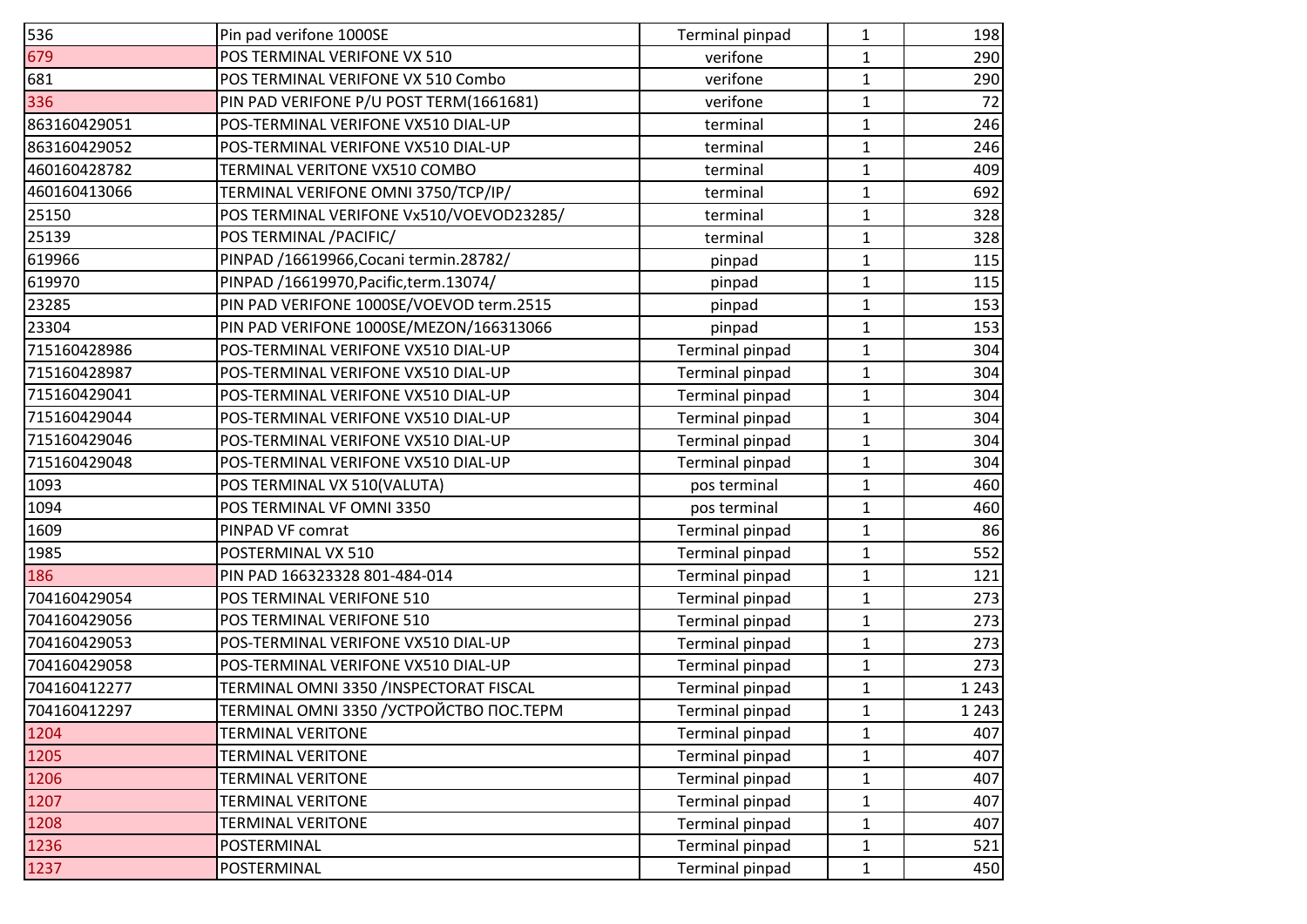| 1238         | PIN-PAD                                   | Terminal pinpad | 1              | 103     |
|--------------|-------------------------------------------|-----------------|----------------|---------|
| 1240         | POSTERMINAL VERIFONE                      | Terminal pinpad | $\mathbf{1}$   | 450     |
| 1247         | <b>TERMINAL VERIFONE</b>                  | Terminal pinpad | $\mathbf{1}$   | 552     |
| 1248         | <b>TERMINAL VERIFONE</b>                  | Terminal pinpad | 1              | 552     |
| 1249         | <b>TERMINAL VERIFONE</b>                  | Terminal pinpad | $\mathbf{1}$   | 552     |
| 1250         | POSTERMINAL VX510                         | Terminal pinpad | $\mathbf{1}$   | 532     |
| 64           | TASTATURA VERIFONE1000SE                  | Terminal pinpad | $\mathbf{1}$   | 106     |
| 65           | TASTATURA VERIFONE1000SE                  | Terminal pinpad | $\mathbf{1}$   | 106     |
| 66           | TASTATURA VERIFONE1000SE                  | Terminal pinpad | $\mathbf{1}$   | 106     |
| 67           | TASTATURA VERIFONE1000SE                  | Terminal pinpad | $\mathbf{1}$   | 106     |
| 68           | TASTATURA VERIFONE1000SE                  | Terminal pinpad | 1              | 106     |
| 69           | TASTATURA VERIFONE1000SE                  | Terminal pinpad | $\mathbf{1}$   | 106     |
| 70           | TASTATURA VERIFONE1000SE                  | Terminal pinpad | $\mathbf{1}$   | 106     |
| 119          | PIN-PAD VERIFONE                          | Terminal pinpad | $\mathbf{1}$   | 136     |
| 120          | PIN-PAD VERIFONE                          | Terminal pinpad | $\mathbf{1}$   | 119     |
| 123          | PIN-PAD VERIFONE                          | Terminal pinpad | $\mathbf{1}$   | 136     |
| 131          | PIN-PAD VERIFONE 1000                     | Terminal pinpad | $\mathbf{1}$   | 136     |
| 860166183    | <b>TASTATURA VERIFONE</b>                 | verifone        | $\mathbf{1}$   | 64      |
| 860166184    | <b>TASTATURA VERIFONE</b>                 | verifone        | $\mathbf{1}$   | 73      |
| 860160412263 | TERMINAL OMNI 3350 / УСТРОЙСТВО ПОС. ТЕРМ | Terminal pinpad | $\mathbf{1}$   | 1 1 5 8 |
| 860160412276 | TERMINAL OMNI 3350 /УСТРОЙСТВО ПОС.ТЕРМ   | Terminal pinpad | $\mathbf{1}$   | 1 1 5 8 |
| 860160412280 | TERMINAL OMNI 3350                        | Terminal pinpad | $\mathbf{1}$   | 1 1 5 8 |
| 860160413079 | TERMINAL VERIFONE OMNI 3750/TCP/IP/       | Terminal pinpad | $\mathbf{1}$   | 407     |
| 860160429014 | POS TERMINAL VERIFONE VF VX510 DIAL-Up    | Terminal pinpad | $\mathbf{1}$   | 221     |
| 8601661673   | POS TERMINAL VERIFONE VF VX510 COMBO      | Terminal pinpad | $\mathbf{1}$   | 280     |
| 8601661681   | POS TERMINAL VERIFONE VF VX510 COMBO      | Terminal pinpad | $\overline{2}$ | 560     |
| 794160428963 | POS-TERMINAL VERIFONE VX510 DIAL-UP       | Terminal pinpad | $\mathbf{1}$   | 292     |
| 794160429024 | POS-TERMINAL VERIFONE VX510 DIAL-UP       | Terminal pinpad | $\mathbf{1}$   | 292     |
| 794160429026 | POS-TERMINAL VERIFONE VX510 DIAL-UP       | Terminal pinpad | $\mathbf{1}$   | 292     |
| 794160429027 | POS-TERMINAL VERIFONE VX510 DIAL-UP       | Terminal pinpad | 1              | 292     |
| 794160428795 | TERMINAL VERIFONE VX510 COMBO             | Terminal pinpad | $\mathbf{1}$   | 392     |
| 661731       | POAT TERMINAL VF VX 510                   | Terminal pinpad | 1              | 511     |
| 71           | PIN PAD VERIFONE                          | pin pad         | 1              | 143     |
| 79           | PIN PAD cassa rezin                       | pin pad         | 1              | 143     |
| 861160428964 | POS-TERMINAL VERIFONE VX510 DIAL-UP       | terminal        | $\mathbf{1}$   | 441     |
| 861160428967 | POS-TERMINAL VERIFONE VX510 DIAL-UP       | terminal        | $\mathbf{1}$   | 441     |
| 861160428968 | POS-TERMINAL VERIFONE VX510 DIAL-UP       | terminal        | 1              | 441     |
| 861160428969 | POS-TERMINAL VERIFONE VX510 DIAL-UP       | terminal        | $\mathbf{1}$   | 441     |